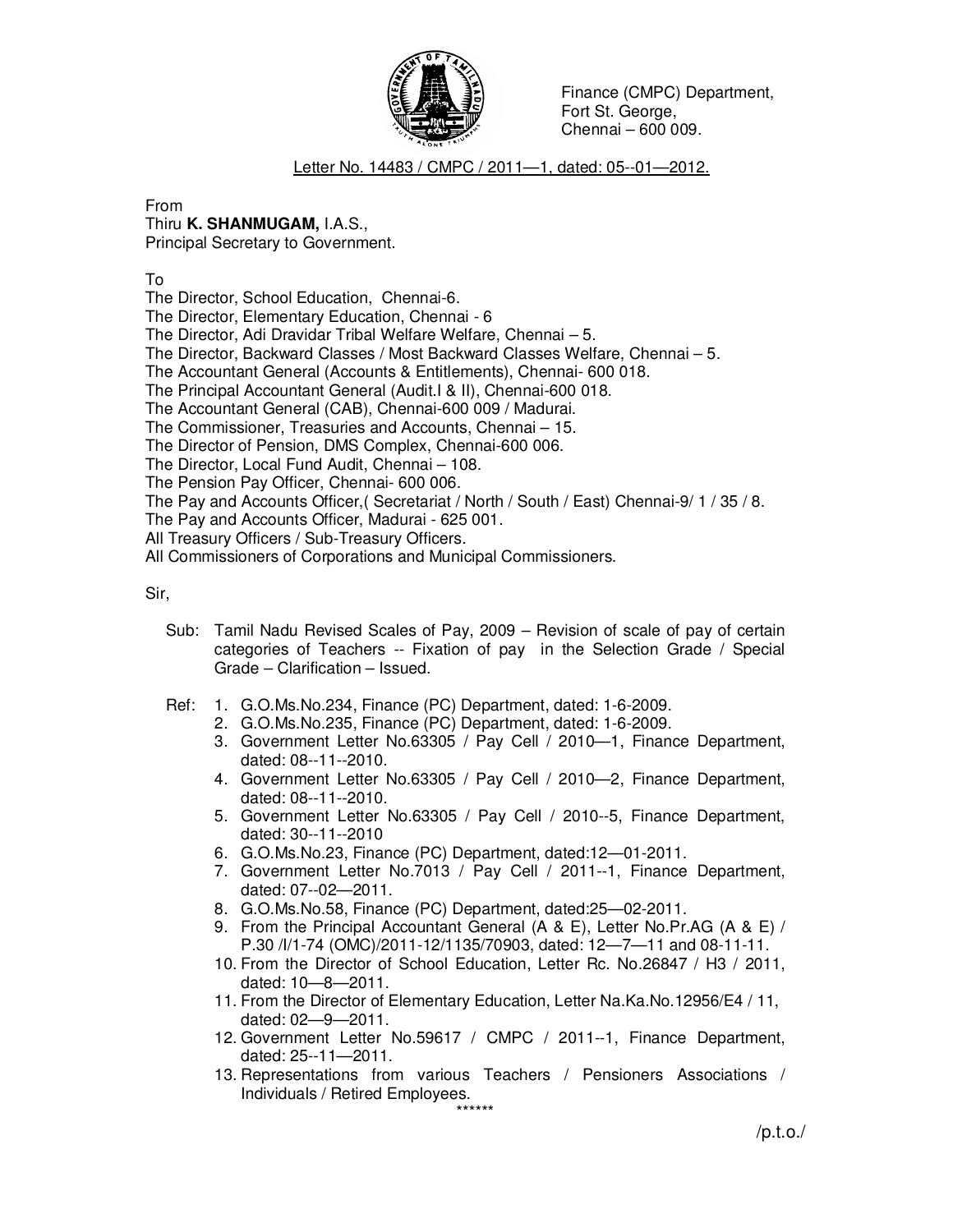--: 2 :--

## I am to invite your attention to the references cited.

 2) In the Government Orders sixth and eighth cited, orders have been issued revising the scales of pay of the following teaching categories notionally with effect from 1—1—2006 with monetary benefit from 1—1—2011:-

| SI. | Name of the post             | Existing scale of pay | Revised scale of pay  |
|-----|------------------------------|-----------------------|-----------------------|
| No. |                              | + Grade Pay           | + Grade Pay           |
|     |                              | Rs.                   | Rs.                   |
|     | <b>B.T. Assistant</b>        | $9300 - 34800 + 4400$ | $9300 - 34800 + 4600$ |
| 2.  | P.G. Assistant               | $9300 - 34800 + 4600$ | $9300 - 34800 + 4800$ |
| 3.  | Head Master (Primary School) | $9300 - 34800 + 4300$ | $9300 - 34800 + 4500$ |
| 4.  | Head Master (Middle School)  | $9300 - 34800 + 4500$ | $9300 - 34800 + 4700$ |
| 5.  | Head Master (High School)    | $9300 - 34800 + 4600$ | $9300 - 34800 + 4800$ |

 3) Various Teacher Associations / Pensioners Associations / Individuals / Retired Teachers have requested clarification on the fixation of pay in the Selection Grade / Special Grade posts respectively, consequent on the revision of Ordinary Grade scales of pay of the categories of posts mentioned above. Similarly, the Accountant General has also sought clarification as to whether the restrictive provision as mentioned in para-4 (i) of the Government letter third cited is applicable in respect of Teachers.

 4) The issue has been examined in detail in consultation with the School Education Department and also with the Directors of School Education / Elementary Education. Based on the remarks furnished by the Heads of Departments in accordance with the service rules the issue of allowing Selection Grade / Special Grade scales of pay to Teachers as indicated in Annexure—I of the Government letter third cited has been examined by Government. As per the provisions in adhoc rules, it has been reported that the first level and second level promotion post for the post of B.T. Assistant (Rs.9300—34800 + Grade Pay Rs.4600) is Head Master High School (Rs.9300—34800 + Grade Pay Rs.4800) and Head Master Higher Secondary School (**if qualified**) / District Educational Officer (Rs.15600—39100 + Grade Pay Rs.5700), for Head Master High School (Rs.9300—34800 + Grade Pay Rs.4800) is P.G. Assistant (Rs.9300—34800 + Grade Pay Rs.4800) / Head Master Higher Secondary School (**if qualified)** / District Educational Officer (Rs.15600—  $39100 +$  Grade Pay of Rs.5700). In respect of P.G. Assistant (Rs.9300–34800 + Grade Pay Rs.4800) first and second level promotion posts are Head Master Higher Secondary School (Rs.15600—39100 + Grade Pay Rs.5700) and Chief Educational Officer (Rs.15600—39100 + Grade Pay of Rs.6600). The Primary School Head Masters (Rs.9300—34800 + Grade Pay Rs.4500) and Middle School Head Masters (Rs.9300—34800 + Grade Pay Rs.4700) those who have acquired B.A./ B.Sc./ B Lit. plus B.Ed. qualification alone are eligible for promotion as B.T. Assistant in Middle School and Head Master Middle School by virtue of their seniority. Considering the first and second level promotional posts of the Teachers, they are entitled for the revised Selection Grade / Special Grade scales of pay as indicated in Annexure—I subject to the conditions stipulated in para—4(i) of the Government letter third cited. Accordingly, I am directed to indicate the revised Selection Grade / Special Grade scales of pay of the teachers consequent on the revision of their Ordinary Grade scales of pay in Government Orders sixth and eighth cited as shown below:--